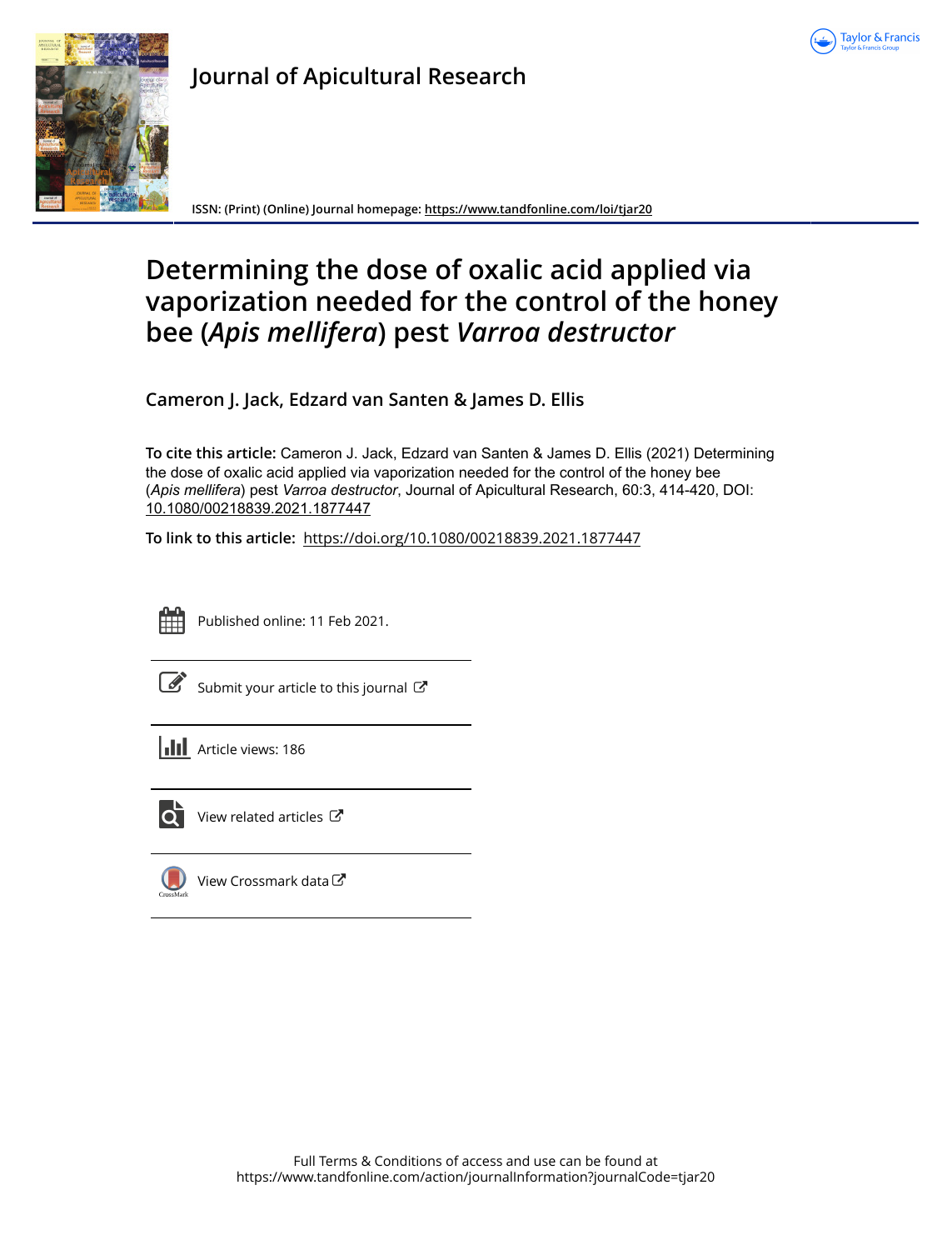

# <span id="page-1-0"></span>ORIGINAL RESEARCH ARTICLE

# Determining the dose of oxalic acid applied via vaporization needed for the control of the honey bee (Apis mellifera) pest Varroa destructor

Cameron J. Jack<sup>a\*</sup>, Edzard van Santen<sup>b</sup> and James D. Ellis<sup>a</sup>

<sup>a</sup>Department of Entomology and Nematology, University of Florida, Gainesville, FL, USA; <sup>b</sup>Department of Statistical Consulting Unit and Agronomy, Institute for Food and Agricultural Sciences, University of Florida, Gainesville, FL, USA

(Received 15 April 2020; accepted 31 December 2020)

Oxalic acid (OA) is a natural compound that has been used to control the honey bee (Apis mellifera) pest Varroa destructor. One method of OA application gaining popularity among beekeepers in the US involves vaporizing OA crystals with heat inside a closed hive. Herein, we tested different doses of OA applied via vaporization to determine the most effective amount of OA needed to reduce V. destructor populations below that of the negative controls. Forty experimental colonies were assigned to one of four treatment groups, with ten colonies composing each group. The four treatments were: (1) 1 g OA, (2) 2 g OA, (3) 4 g OA and (4) no OA (negative control). The OA was applied via vaporization once per week for three weeks. V. destructor infestation rate and colony strength assessments were estimated before, during, and after treatment applications. Colonies in the 4g OA treatment group had significantly lower infestation rates than did those in the untreated control and 1 g OA treatment groups, but not those in the 2g OA treatment group. The infestation rate of colonies treated three times with 1 g OA, which is the current legal limit for OA vaporization in the US, was not significantly different from that of colonies in the negative control or 2g OA treatment groups. Colonies receiving the highest dose of OA were generally healthier than those treated at lower OA doses. Our results may lead to improved efficacy of OA vaporization, thus aiding beekeepers in their efforts to control V. destructor.

Keywords: Apis mellifera; Varroa destructor; oxalic acid; vaporization; dose

# Introduction

Beekeepers around the world are struggling to control the honey bee pest Varroa destructor effectively (Beyer et al., [2018](#page-6-0); Haber et al., [2019](#page-6-0); Oberreiter & Brodschneider, [2020\)](#page-6-0). There are several reasons that make the mite difficult to control, but a primary reason is the issue of mite resistance to many of the chemicals used against it (Rosenkranz et al., [2010\)](#page-6-0). Due to the overuse of some chemical treatments, V. destructor has rapidly developed resistance to many once effective chemical treatments (Elzen & Westervelt, [2002;](#page-6-0) Gonzalez-Cabrera et al., [2016](#page-6-0)). The lack of effective chemical controls has compelled researchers to look for alternative treatments (Huang et al., [2019](#page-6-0); Reinbacher et al., [2018](#page-6-0); Ziegelmann et al., [2018\)](#page-7-0). However, it is unlikely we will ever discover a chemical silver-bullet capable of total V. destructor control without the mites eventually developing resistance. Therefore, future and existing chemical treatments should be rotated with treatments with different chemistries to ensure their effectiveness over long periods.

Oxalic acid (OA) is an organic compound that has been used to control V. destructor for decades (Popov et al., [1989\)](#page-6-0). Despite its long history of use in Europe and North America (Johnson et al., [2010\)](#page-6-0), there are no reports of V. destructor resistance to OA to date (Maggi et al., [2017\)](#page-6-0).

Corresponding author. Email: cjack@ufl.edu

Beekeepers commonly apply OA to broodless colonies (Charriere & Imdorf, [2002](#page-6-0); Gregorc & Planinc, [2001](#page-6-0)), which exposes more mites to the treatment, as the chemical will not affect mites that are inside capped brood cells (Rademacher & Harz, [2006\)](#page-6-0). However, some beekeepers still treat with OA while brood is present in the hive, reapplying their treatment once per week for three weeks (Gregorc & Planinc, [2001](#page-6-0), Maggi et al., [2016,](#page-6-0) Terpin et al., [2019\)](#page-7-0). The most common methods of OA application include dissolving OA into sugar water and trickling or spraying it directly onto adult bees (Aliano & Ellis, [2008](#page-6-0); Toomemaa et al., [2010](#page-7-0)); however, fumigating colonies with the compound is becoming increasingly more common (Jack et al., [2020;](#page-6-0) Terpin et al., [2019](#page-7-0)).

Fumigating colonies with OA involves heating pure OA or OA dihydrate crystals with an apparatus until the crystals turn into a gas. Many prefer to apply OA in this manner as it can coat the inner surface of the hives and adult bees, eliciting a grooming response that can lead to increased mite fall (Schneider et al., [2012](#page-6-0)). Often, the terms sublimation and vaporization are confused and incorrectly used. Pure OA heated to a temperature of 157°C will sublimate, going straight from a solid to a gas (International Labour Organization [ILO], 2009). Heating OA dihydrate, which is the legal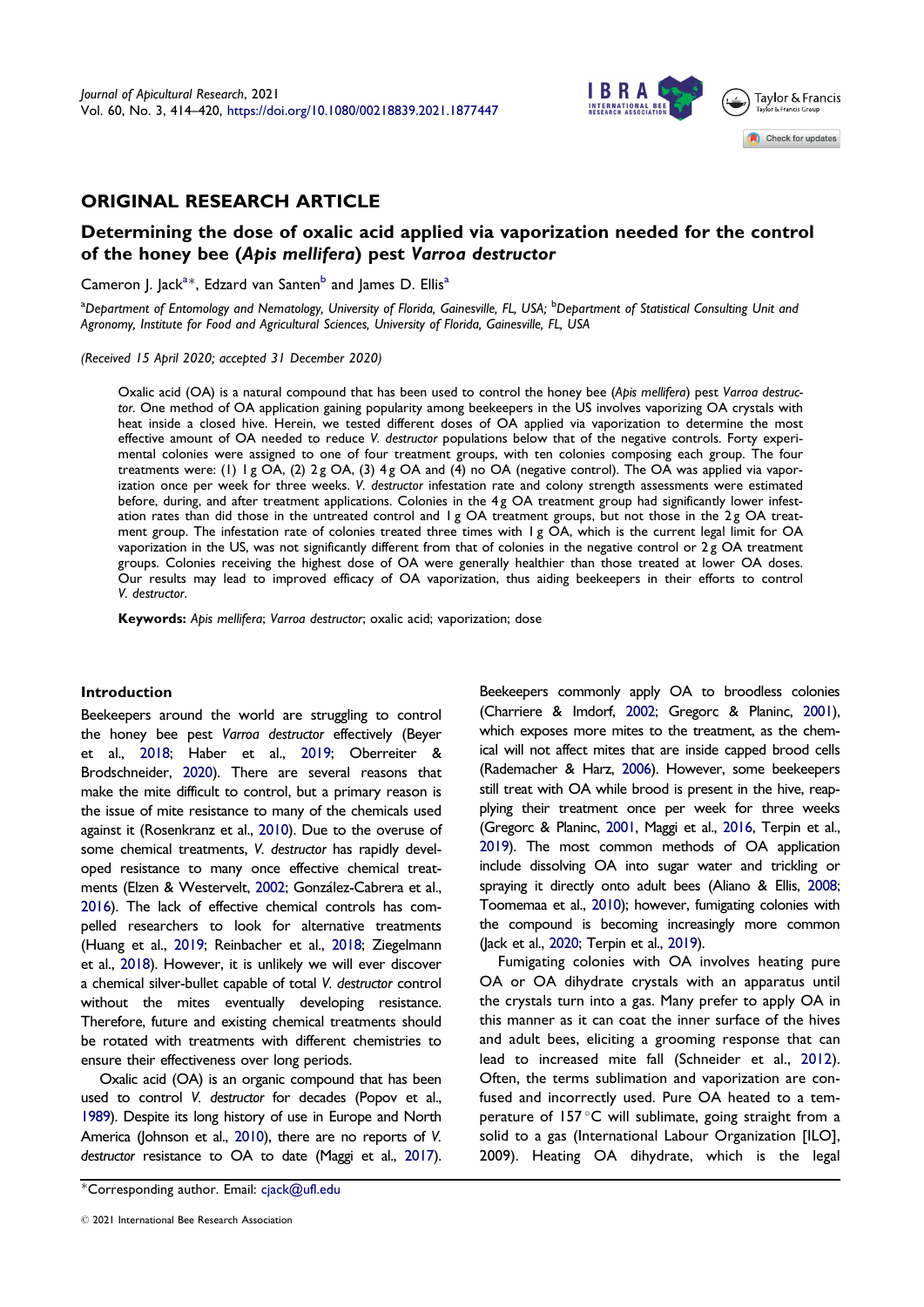<span id="page-2-0"></span>treatment in the US (United States Environmental Protection Agency, [2015](#page-7-0)), to a temperature of  $101^{\circ}$ C will cause the crystals to melt to a liquid and then vaporize with continued heating (ILO, 2009). Thus, vaporization occurs when using OA dihydrate.

The dose required to be effective for treating honey bee colonies via OA vaporization is somewhat questionable. For U.S. beekeepers, the current legal rate of OA vaporization is1 g per brood chamber for standard 10 frame Langstroth hives (United States Environmental Protection Agency, [2015](#page-7-0)). Some researchers have observed a significant decrease in V. destructor populations at a dose of 1 g OA (reviewed by Rademacher and Harz ([2006\)](#page-6-0) and Gregorc et al. [\(2016](#page-6-0))). Rademacher and Harz [\(2006](#page-6-0)) reviewed many unpublished European studies and reported that Ig OA applied via sublimation was sufficient for treating small colonies maintained in small hives. However, the same authors noted that  $2g$  is needed for larger colonies maintained in larger hives, such as the standard deep Langstroth hive. This finding is supported by others who have observed the need to use higher doses (Al Toufailia et al., [2015](#page-5-0), [2018\)](#page-5-0). Al Toufailia et al. [\(2015](#page-5-0)) found the lowest effective dose of OA sublimation in the UK was 2.25 g per brood chamber, which is more than twice the labelled rate in the US. In the US, Jack et al. ([2020\)](#page-6-0) showed that even repeated treatments of 1 g OA applied via vaporization did not affect V. destructor levels or increase the survival of treated colonies. Therefore, it is likely that an increased dose of OA is necessary to be effective, though caution is required as high doses of OA can have negative effects on individual bees (Rademacher et al., [2017;](#page-6-0) Strachecka et al., [2012](#page-6-0)). Thus, there is a critical need to determine the effective dose of OA vaporization that will effectively reduce V. destructor infestations below that of untreated controls without damaging the honey bee colony.

The primary objective for this project was to determine the effective dose of OA dihydrate vaporization needed to reduce V. destructor populations below that of untreated controls in managed honey bee colonies. Dose limit tests of OA applied via vaporization have been conducted before (reviewed by Rademacher and Harz [\(2006](#page-6-0)) and Al Toufailia et al. [\(2015](#page-5-0))); but to our knowledge, no one has tested this in the US. The second objective was to evaluate the effects of these doses on colony health by measuring various colony health parameters. We hypothesized that higher doses of OA would decrease V. destructor populations but would also negatively impact measured colony strength parameters (number of adult bees, brood cells, honey cells and pollen cells).

## Materials and methods

#### Experimental design

In October 2017, 40 honey bee colonies of Europeanderived honey bee stock were maintained at the

University of Florida Honey Bee Research and Extension Laboratory (Entomology and Nematology Department, Gainesville, FL, USA, 29°37'38"N 82°21'23"W). During the experimental period, brood was present in all honey bee colonies and the average temperature and humidity were  $21.7^{\circ}$ C (71 $^{\circ}$ F) and 80%, respectively. All colonies were infested with V. destructor and managed in 10-frame Langstroth hives consisting of a single deep hive body and a solid bottom board. Colonies were equalized prior to the start of the experiment to ensure that each colony was of similar size and strength ( $\sim$ nine frames of bees and six frames of brood). After equalization, no brood combs were shared between colonies, even within treatments, to prevent the transfer of V. destructor; otherwise, all colonies were managed according to standard management practices for the region. Each colony was randomly assigned to one of four treatment groups such that there were ten colonies per group. The treatment groups were as follows: (1)  $1g$  OA, (2)  $2g$  OA, (3)  $4g$  OA and (4) untreated negative control. Colonies receiving OA were treated once per week for three consecutive weeks.

#### OA application

OA was administered to treated colonies as a vapour per the label instructions (United States Environmental Protection Agency, [2015\)](#page-7-0). This process involves heating a metal plate (vaporizer) using a 12-volt car battery causing the OA dihydrate to vaporize inside of the honey bee hive. We used the commercially available Varrox $^{\circledR}$ -Vaporizer (OxaVap LLC, Manning, SC, USA) apparatus to vaporize the OA dihydrate (Sigma Aldrich, St. Louis, MO, USA). The vaporizer was inserted into the colony entrance and the OA was vaporized as the plate heated for 2–4 min. During vaporization, the hive entrance and all cracks around the nest were closed in order to limit the escape of the OA vapour. After the OA was completely vaporized, the vaporizer was removed from the hive entrance, but the hive remained sealed for an additional ten minutes to ensure sufficient exposure to the chemical. Applicators were properly equipped with personal protective equipment, including protective eyewear and respirators with cartridges to filter organic gases, per product label instructions.

#### Treatment efficacy

V. destructor infestation levels were determined using alcohol washes of 200–300 bee samples collected in all treatments prior to treatment application and every week following OA applications (avg. # mites/100 adult  $bees = infestation$ ). Samples of bees were collected from brood areas containing emerging adult honey bee workers per Dietemann et al. ([2013\)](#page-6-0). Mite fall data were also collected by placing sticky boards (Mann Lake, Product  $# DC-681$ , Minnesota, USA) at the bottom of each hive twice per week for 72-h periods.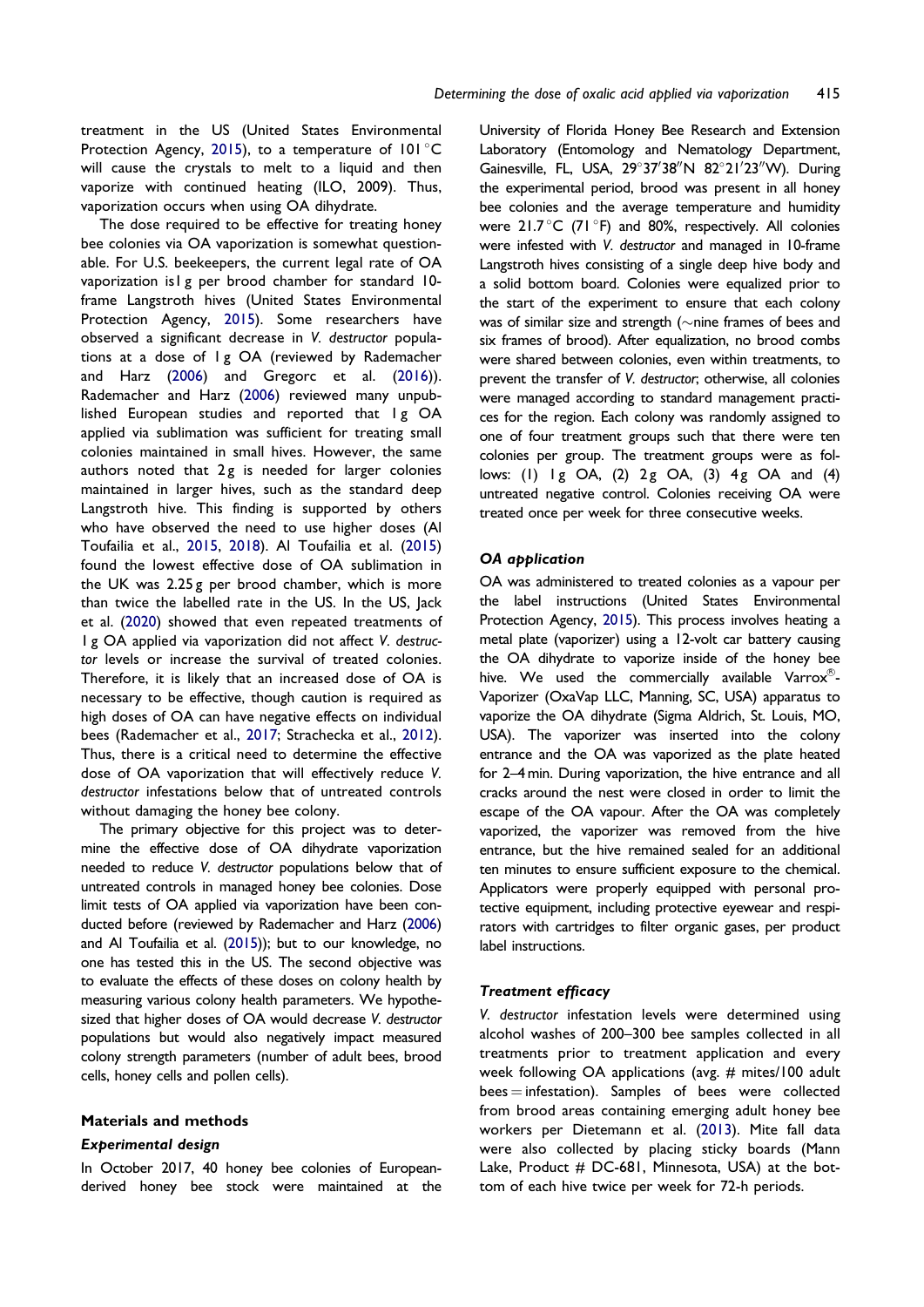<span id="page-3-0"></span>

Figure 1. (A) The average mite infestation (number of mites/100 bees) and (B) 72 h mite fall (using sticky boards) of test colonies at each evaluation period. Statistical analyses were conducted on Pretreatment and end-of-treatment (3 weeks) data. Data from weeks 1 and 2 are included only for informational purposes. Error bars represent the standard error.  $N=7$ , 9, 9 and 10, for Negative Control, I, 2 and 4g OA groups, respectively. The asterisk indicates a significant impact of treatment on the test parameter ( $p \le 0.05$ ) and significant differences between means are indicated with different letters (pairwise t-tests).

#### Colony strength parameters

Colony strength was evaluated using visual estimates of adult bees, brood, honey and pollen as described by Delaplane et al. [\(2013](#page-6-0)). Briefly, colonies were opened and a single observer visually estimated the percentage of comb surface covered by bees, brood cells, honey cells or pollen cells. The percentage of surface covered by bees was converted into an area  $\text{(cm}^2\text{)}$  covered by bees using the surface area of deep  $(880 \text{ cm}^2)$  or medium  $(665 \text{ cm}^2)$  frames used in the US. Then, the  $cm<sup>2</sup>$  bees was converted into the appropriate bee density (1.38 bees/cm<sup>2</sup>). Similarly, the percentages of brood, honey, and pollen cells were also converted into an area estimate and converted to an estimate of number of cells using the average cell density of 3.7 worker cells/cm<sup>2</sup>. Strength estimates were made prior to the start of the experiment and again one week following every OA treatment.

# Statistical analyses

The effect of OA dose (nothing,  $1g$ ,  $2g$  or  $4g$ ), time (pre-treatment and post-treatment), and the interaction between the two on V. destructor infestation, 72 h mite fall, and colony strength were determined using generalized linear mixed models methodology as implemented in SAS PROC GLIMMIX (SAS/STAT 14.1; SAS Institute, Cary, NC). A negative binomial distribution functioned its canonical link was chosen over a Poisson because of

over dispersion, manifesting itself in a large Pearson  $\chi^2$ / DF ratio  $(>10)$  fit statistic, except for mite infection, which was modelled as a Poisson. In this study, we had extremely large F-values for time, which are highly suspect according to Stroup [\(2013](#page-7-0)). Modelling over dispersion appropriately reduced all Pearson  $\chi^2$ /DF ratio to  $<$ 1.0 as well as drastically reducing the  $F$ -value for time and the treatment  $\times$  time interaction. Treatment (OA dose), time (pre-treatment and post-treatment) and their interaction were considered fixed effects; colony within treatment was the sole random effect. Pairwise ttests were used to compare treatment means within time (pre-treatment and post-treatment) without any adjustment for multiple comparisons based on the recommendations made by Milliken and Johnson [\(2009](#page-6-0)) and Saville ([2015\)](#page-6-0). Several experimental colonies were in the process of collapsing due to severe V. destructor infestations at the onset of the project. These extreme cases were considered outliers. Therefore, only colonies surviving the entire three-week experimental period were included in the analyses.

# **Results**

# Treatment efficacy

There was a significant interaction between OA dose and time for V. destructor infestation  $(F_{3, 31} = 6.507,$  $p = 0.002$ ) so analyses were run separately by time. Prior to treatment with OA, there were no significant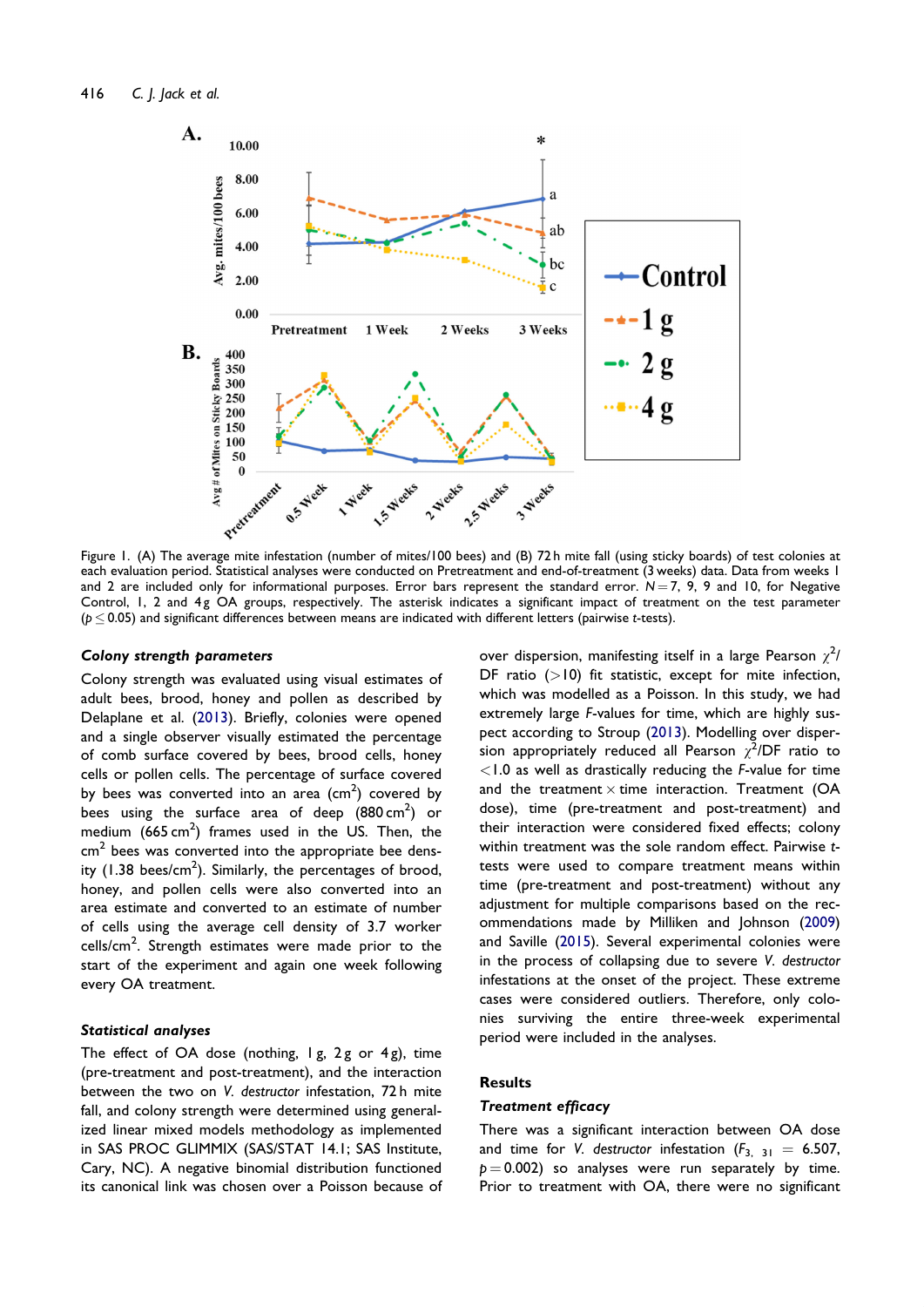<span id="page-4-0"></span>Table 1. The average mite infestation (mites/100 bees), mite fall (mites on sticky board after 72 h), and number of adult bees, brood cells, honey cells and pollen cells for all treatment groups pre- and post-treatment.

|          |                | Mite infestation       | Mite fall        | Adult bees         | Brood cells        | Honey cells          | Pollen cells       |
|----------|----------------|------------------------|------------------|--------------------|--------------------|----------------------|--------------------|
| Negative | Pre-treatment  | $4.21 \pm 1.2$         | $105.4 \pm 18.2$ | $3929.5 \pm 205.6$ | $8744.7 \pm 992$   | $11930.9 \pm 856.9$  | $2986.2 \pm 430$   |
| control  | Post-treatment | $6.87 \pm 2.3^{\circ}$ | $45.1 \pm 9.2$   | $3131.4 \pm 360.4$ | $4698 \pm 1307.9$  | $11558.8 \pm 497.4$  | $2697.8 \pm 279.4$ |
| l g OA   | Pre-treatment  | $6.93 \pm 1.5$         | $217.9 \pm 49.2$ | $4129 \pm 378.4$   | $8320.9 \pm 928.7$ | $11287.5 \pm 1440.9$ | $3418.9 \pm 916.5$ |
|          | Post-treatment | $4.85 \pm 0.9^{a,b}$   | $51.1 \pm 11.8$  | $2843.1 \pm 400$   | $5336.2 \pm 861.4$ | $11052.3 \pm 1270.8$ | $3617.8 \pm 740$   |
| $2g$ OA  | Pre-treatment  | $5.02 \pm 1.5$         | $121.4 \pm 30.3$ | $3909 \pm 201.1$   | $8791.2 \pm 512.7$ | $10961.9 \pm 1198.5$ | $2080.2 \pm 298.2$ |
|          | Post-treatment | $2.94 \pm 0.8^{b,c}$   | $43.9 \pm 8.6$   | $3346.3 \pm 206.8$ | $4902.1 \pm 456$   | $12246.2 \pm 1256.9$ | $2026 \pm 250.3$   |
| $4g$ OA  | Pre-treatment  | $5.24 \pm 1.2$         | $97.2 \pm 32.8$  | $4074.3 \pm 211.1$ | $8325.6 \pm 625.2$ | $12389.1 \pm 900.1$  | $1882 \pm 355.5$   |
|          | Post-treatment | $1.61 \pm 0.4^c$       | $33.6 \pm 10.3$  | $3351.7 \pm 180.3$ | $5567.8 \pm 354.9$ | $11851.8 \pm 804.1$  | $2653.6 \pm 230.3$ |

Data are mean ± SE (N = 7, 9, 9 and 10, for negative control, 1, 2 and 4g OA, respectively). For mite infestation within post-treated colonies only, means with different letters are different at  $\alpha \leq 0.05$  (pairwise t-tests).

differences in mite infestations among treatment groups  $(F_{3, 31} = 0.98, p = 0.414)$ . There were, however, significant differences in mite infestations across the treatment groups post treatment  $(F_{3, 31} = 4.68, p = 0.008)$ [\(Figure 1A](#page-3-0), Table 1). Collectively, colonies in the 4 g OA treatment group had a significantly lower infestation rate at the end of the experiment than did colonies in the untreated control and Ig OA treatment groups  $(p < 0.05)$ , but not colonies in the 2g OA treatment group ( $p = 0.333$ ). Colonies in the 1 g OA treatment group, which is the current legal limit for OA vaporization in the US, had an infestation rate that was not significantly different from that of colonies in the negative control  $(p = 0.303)$  or 2 g OA treatment ( $p = 0.223$ ) groups.

There was no significant interaction between OA dose and time  $(F_{3, 31} = 0.69, p = 0.566)$  for mite fall. The only significant effect occurred at time  $(F_{1, 31} =$ 50.64,  $p < 0.001$ ). Mite fall reduced from pre-treatment to post-treatment for all treatments ([Figure 1B,](#page-3-0) Table 1).

# Colony strength

There was no significant interaction between OA dose and time for any of the measured colony strength parameters. This was true for adult bees  $(F_{3, 31} = 2.06,$  $p = 0.126$ ), brood cells ( $F_{3, 31} = 0.25$ ,  $p = 0.863$ ), honey cells  $(F_{3, 31} = 1.97, p = 0.139)$  or pollen cells  $(F_{3, 31} =$ 2.82,  $p = 0.055$ ). Colony strength was appropriate for the season and location where the experiment was conducted.

### **Discussion**

To our knowledge, this is the first study designed to test the effective dose of OA applied via vaporization in the US. Our results support an earlier finding that OA vaporization at the current label rate in the US of 1 g per brood chamber is ineffective at reducing V. destructor populations significantly, even after multiple applications (Jack et al., [2020\)](#page-6-0). Furthermore, our results show that repeated application of OA at  $4\times$  the label rate did not have significantly detectable negative impacts on colony health within the three-week testing period. Although we found no significant differences between

the amount of OA vaporized and mite fall, our mite infestation results suggest that repeated applications of 2–4 g OA vaporizations will significantly reduce colony mite loads. Thus, determining treatment efficacy by measuring mite infestation levels via sampling adult honey bees is more accurate than measuring mite fall. Our findings emphasize the lack of V. destructor control achieved under the current label rate for OA applied via vaporization.

In this study, we observed an inverse relationship between the V. destructor infestations and OA dose. As the OA dose increased, we observed a decrease in V. destructor infestation, though differences between similar doses (doses that were adjacent to one another in this study) were never statistically different from one another [\(Figure 1A](#page-3-0)). Similarly, Al Toufailia et al. [\(2015](#page-5-0)) tested a range of doses applied via OA sublimation and observed no significant differences in V. destructor infestation between 2.25 and 4.5 g OA. However, they did observe a slight increase in colony mortality in colonies treated with 4.5 g OA several months after treatment (Al Toufailia et al., [2015](#page-5-0)). While we did not observe any negative impacts on colony health with a repeated application of  $4g$  OA, longer research studies are needed to understand fully the long-term effects of higher doses of OA on colonies, especially when the OA is applied via vaporization.

While we believe the research presented herein is important at furthering our knowledge about OA vaporization, we recognize that many additional questions should be answered before recommendations on dose can be made with confidence. For instance, the effect of repeated applications of OA vaporization at higher doses on queen health is not well understood and should be explored. As our study was conducted in a single location within specific climatic conditions, there is a need for additional research in different locations and at different seasons.

OA is most commonly applied to colonies during periods of broodlessness to increase the potential exposure to V. destructor that is on the bodies of adult bees (Charriere & Imdorf, [2002;](#page-6-0) Gregorc & Planinc, [2001](#page-6-0); Gregorc et al., [2016,](#page-6-0) [2017](#page-6-0)). However, some use OA with multiple applications spaced about a week apart while brood is present in the colony (Bacandritsos et al., [2007](#page-6-0);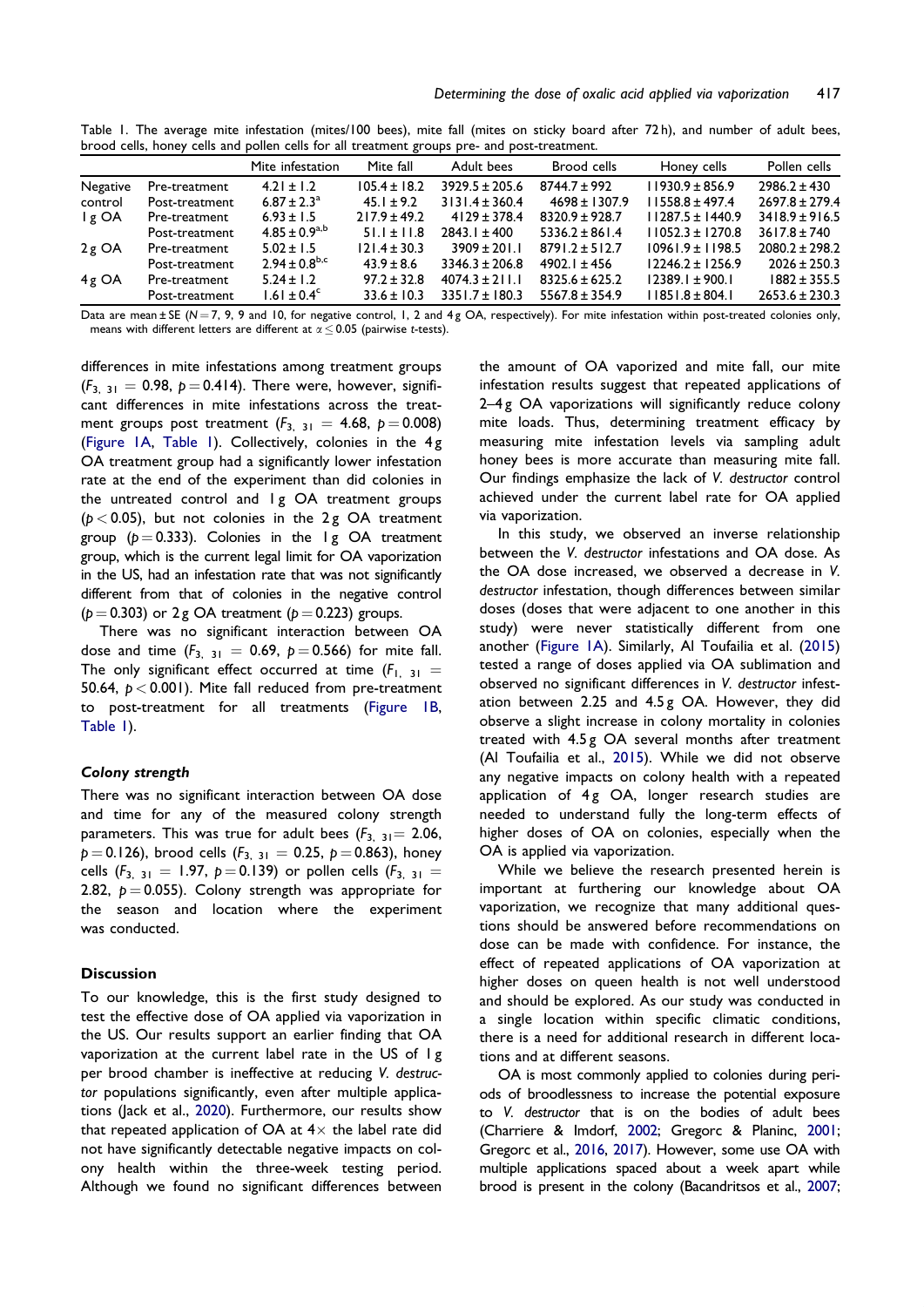<span id="page-5-0"></span>

Figure 2. The average number of adult honey bees and number of cells containing brood, honey or pollen at each colony evaluation period. Error bars represent the standard error.  $N = 7, 9, 9$  and 10, for negative control, 1, 2, and 4g OA, respectively.

Gregorc & Planinc, [2001;](#page-6-0) Maggi et al., [2016](#page-6-0)), believing the mites will contact the chemical at least once during the treatment period. Some research has demonstrated the toxicity of OA to honey bee larvae and queens after treatment (Gregorc et al., [2004](#page-6-0); Hatjina & Haristos, [2005;](#page-6-0) Higes et al., [1999](#page-6-0); Terpin et al., [2019](#page-7-0)); however, OA was never applied to whole colonies via vaporization in these studies. Within the time frame of this study, we did not observe any effects of repeated applications of OA vaporization on the brood or total colony strength (Figure 2, [Table 1](#page-4-0)). In addition, forcing broodless conditions to support OA treatment may not be a suitable option for beekeepers in every location (Jack et al., [2020\)](#page-6-0). Thus, multiple applications of  $2-4g$  OA via vaporization while brood is present may be a useful treatment alternative to forcing broodless periods or using low doses that are not efficacious. However, it is necessary to reiterate the importance of rotating chemical treatments to prevent possible V. destructor development of resistance to OA.

As beekeepers around the world are desperate for effective V. destructor control options, our data provide valuable information about an increasingly popular treatment. However, there are more questions that should be answered before OA vaporization can be fully optimized. Future research efforts should be devoted to finding the upper limit of OA vaporization that will reduce V. destructor populations but not have negative effects on colony health. Furthermore, the long-term effects of these high doses on queen and brood health should be investigated. Nevertheless, OA vaporization appears to be effective at reducing mite infestations as

long as at least 2g of OA are used and can be rotated into appropriate chemical treatment regimens.

#### Acknowledgements

We gratefully thank Logan Cutts for managing the honey bee colonies as well as Brandi and Branden Stanford (Department of Entomology and Nematology, University of Florida) for their technical assistance during the experiment.

# Disclosure statement

No potential conflict of interest was reported by the authors.

# Funding

This research was supported by a scholarship to C. Jack from The Costco-Apis Scholarship Program and the USDA National Institute of Food and Agriculture Multistate Project (1005822). The funding sources were not involved in any aspects of the study.

# References

- Al Toufailia, H., Scandian, L., & Ratnieks, F. L. W. ([2015\)](#page-2-0). Towards integrated control of varroa: 2) comparing application methods and doses of oxalic acid on the mortality of phoretic Varroa destructor mites and their honey bee hosts. Journal of Apicultural Research, 54(2), 108–120. [https://doi.](https://doi.org/10.1080/00218839.2015.1106777) [org/10.1080/00218839.2015.1106777](https://doi.org/10.1080/00218839.2015.1106777)
- Al Toufailia, H., Scandian, L., Shackleton, K., & Ratnieks, F. L. W. ([2018\)](#page-2-0). Towards integrated control of varroa: 4) Varroa mortality from treating broodless winter colonies twice with oxalic acid via sublimation. Journal of Apicultural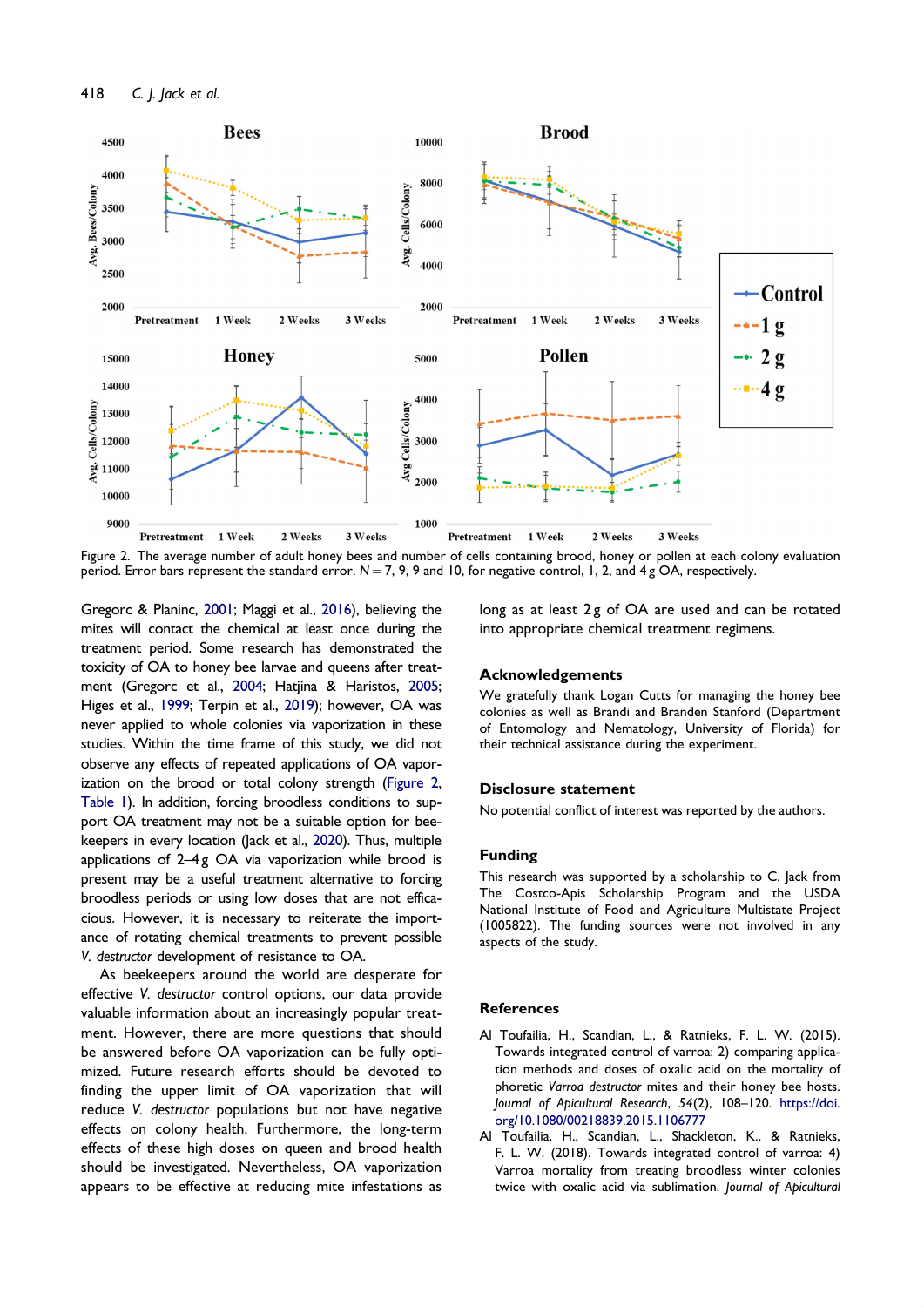<span id="page-6-0"></span>Research, 57(3), 438–443. [https://doi.org/10.1080/00218839.](https://doi.org/10.1080/00218839.2018.1454035) [2018.1454035](https://doi.org/10.1080/00218839.2018.1454035)

- Aliano, N. P., & Ellis, M. D. ([2008\)](#page-1-0). Bee-to-bee contact drives oxalic acid distribution in honey bee colonies. Apidologie, 39(5), 481–487. <https://doi.org/10.1051/apido:2008030>
- Bacandritsos, N., Papanastasiou, I., Saitanis, C., Nanetti, A., & Roinioti, E. [\(2007](#page-4-0)). Efficacy of repeated trickle applications of oxalic acid in syrup for varroosis control in Apis mellifera: influence of meteorological conditions and presence of brood. Veterinary Parasitology, 148(2), 174–178. [https://doi.](https://doi.org/10.1016/j.vetpar.2007.06.001) [org/10.1016/j.vetpar.2007.06.001](https://doi.org/10.1016/j.vetpar.2007.06.001)
- Beyer, M., Junk, J., Eickermann, M., Clermont, A., Kraus, F., Georges, C., Reichart, A., & Hoffmann, L. ([2018\)](#page-1-0). Winter honey bee colony losses, Varroa destructor control strategies, and the role of weather conditions: results from a survey among beekeepers. Research in Veterinary Science, 118, 52–60. <https://doi.org/10.1016/j.rvsc.2018.01.012>
- Charriere, J. D., & Imdorf, A. ([2002\)](#page-1-0). Oxalic acid treatment by trickling against Varroa destructor: recommendations for use in central Europe and under temperate climate conditions. Bee World, 83(2), 51–60. [https://doi.org/10.1080/0005772X.](https://doi.org/10.1080/0005772X.2002.11099541) [2002.11099541](https://doi.org/10.1080/0005772X.2002.11099541)
- Delaplane, K. S., Dag, A., Danka, R. G., Freitas, B. M., Garibaldi, L. A., Goodwin, R. M., & Hormaza, J. I. ([2013\)](#page-3-0). Standard methods for estimating strength parameters of Apis mellifera colonies. Journal of Apicultural Research, 52(4), 1–12. <https://doi.org/10.3896/IBRA.1.52.4.12>
- Dietemann, V., Nazzi, F., Martin, S. J., Anderson, D. L., Locke, B., Delaplane, K. S., Wauquiez, Q., Tannahill, C., Frey, E., Ziegelmann, B., Rosenkranz, P., & Ellis, J. D. ([2013\)](#page-2-0). Standard methods for Varroa research. Journal of Apicultural Research, 52(1), 1–54. <https://doi.org/10.3896/IBRA.1.52.1.09>
- Elzen, P. J., & Westervelt, D. [\(2002](#page-1-0)). Detection of coumaphos resistance in Varroa destructor in Florida. American Bee Journal, 142(4), 291–292.
- Gonzalez-Cabrera, J., Rodrıguez-Vargas, S., Davies, T. G. E., Field, L. M., Schmehl, D., Ellis, J. D., Krieger, K., & Williamson, M. S. [\(2016](#page-1-0)). Novel mutations in the voltage-gated sodium channel of pyrethroid-resistant Varroa destructor populations from the Southeastern USA. PLoS One, 11(5), e0155332. [https://doi.org/](https://doi.org/10.1371/journal.pone.0155332) [10.1371/journal.pone.0155332](https://doi.org/10.1371/journal.pone.0155332)
- Gregorc, A., Adamczyk, J., Kapun, S., & Planinc, I. ([2016\)](#page-2-0). Integrated Varroa control in honey bee (Apis melliferacarnica) colonies with or without brood. Journal of Apicultural Research, 55(3), 253–258. [https://doi.org/10.1080/00218839.](https://doi.org/10.1080/00218839.2016.1222700) [2016.1222700](https://doi.org/10.1080/00218839.2016.1222700)
- Gregorc, A., Alburaki, M., Werle, C., Knight, P. R., & Adamczyk, J. ([2017\)](#page-4-0). Brood removal or queen caging combined with oxalic acid treatment to control varroa mites (Varroa destructor) in honey bee colonies (Apis mellifera). Apidologie, 48(6), 821–832. [https://doi.org/10.1007/s13592-](https://doi.org/10.1007/s13592-017-0526-2) [017-0526-2](https://doi.org/10.1007/s13592-017-0526-2)
- Gregorc, A., & Planinc, I. ([2001\)](#page-1-0). Acaricidal effect of oxalic acid in honeybee (Apis mellifera) colonies. Apidologie, 32(4), 333–340. <https://doi.org/10.1051/apido:2001133>
- Gregorc, A., Pogacnik, A., & Bowen, I. D. [\(2004](#page-5-0)). Cell death in honeybee (Apis mellifera) larvae treated with oxalic or formic acid. Apidologie, 35(5), 453–460. [https://doi.org/10.](https://doi.org/10.1051/apido:2004037) [1051/apido:2004037](https://doi.org/10.1051/apido:2004037)
- Haber, A. I., Steinhauer, N. A., & vanEngelsdorp, D. ([2019\)](#page-1-0). Use of chemical and nonchemical methods for the control of Varroa destructor (Acari: Varroidae) and associated winter colony losses in U.S. beekeeping operations. Journal of Economic Entomology, 112(4), 1509–1525. [https://doi.org/10.](https://doi.org/10.1093/jee/toz088) [1093/jee/toz088](https://doi.org/10.1093/jee/toz088)
- Hatjina, F., & Haristos, L. ([2005\)](#page-5-0). Indirect effects of oxalic acid administered by trickling method on honey bee brood. Journal of Apicultural Research, 44(4), 172–174. [https://doi.](https://doi.org/10.1080/00218839.2005.11101174) [org/10.1080/00218839.2005.11101174](https://doi.org/10.1080/00218839.2005.11101174)
- Higes, M., Meana, A., Suarez, M., & Llorente, J. ([1999\)](#page-5-0). Negative long-term effects on bee colonies treated with oxalic acid against Varroa jacobsoni Oud. Apidologie, 30(4), 289–292. <https://doi.org/10.1051/apido:19990404>
- Huang, Z. Y., Bian, G., Xi, Z., & Xie, X. [\(2019](#page-1-0)). Genes important for survival or reproduction in Varroa destructor identified by RNAi. Insect Science, 26(1), 68–75. [https://doi.org/10.](https://doi.org/10.1111/1744-7917.12513) [1111/1744-7917.12513](https://doi.org/10.1111/1744-7917.12513)
- International Labour Organization (2009). International chemical safety card 0529 - oxalic acid. International Labour Organization. [https://www.ilo.org/dyn/icsc/showcard.display?p\\_](https://www.ilo.org/dyn/icsc/showcard.display?p_lang=en&p_card_id=0529&p_version=2) [lang=en&p\\_card\\_id=0529&p\\_version=2](https://www.ilo.org/dyn/icsc/showcard.display?p_lang=en&p_card_id=0529&p_version=2).
- International Labour Organization (2009). International chemical safety card 0707 – oxalic acid dihydrate. International Labour Organization. [https://www.ilo.org/dyn/icsc/showcard.dis](https://www.ilo.org/dyn/icsc/showcard.display?p_version=2&p_card_id=0707)[play?p\\_version=2&p\\_card\\_id=0707.](https://www.ilo.org/dyn/icsc/showcard.display?p_version=2&p_card_id=0707)
- Jack, C. J., van Santen, E., & Ellis, J. D. [\(2020](#page-1-0)). Evaluating the efficacy of oxalic acid vaporization and brood interruption in controlling the honey bee pest Varroa destructor (Acari: Varroidae). Journal of Economic Entomology, 113(2), 582–588. <https://doi.org/10.1093/jee/toz358>
- Johnson, R. M., Ellis, M. D., Mullin, C. A., & Frazier, M. ([2010\)](#page-1-0). Pesticides and honey bee toxicity – USA. Apidologie, 41(3), 312–331. <https://doi.org/10.1051/apido/2010018>
- Maggi, M., Tourn, E., Negri, P., Szawarski, N., Marconi, A., Gallez, L., Medici, S., Ruffinengo, S., Brasesco, C., De Feudis, L., Quintana, S., Sammataro, D., & Eguaras, M. ([2016\)](#page-1-0). A new formulation of oxalic acid for Varroa destructor control applied in Apis mellifera colonies in the presence of brood. Apidologie, 47(4), 596–605. [https://doi.org/10.](https://doi.org/10.1007/s13592-015-0405-7) [1007/s13592-015-0405-7](https://doi.org/10.1007/s13592-015-0405-7)
- Maggi, M. D., Damiani, N., Ruffinengo, S. R., Brasesco, M. C., Szawarski, N., & Mitton, F. ([2017\)](#page-1-0). The susceptibility of Varroa destructor against oxalic acid: a study case. Bulletin of Insectology, 70(1), 39–44.
- Milliken, G. A., & Johnson, D. E. [\(2009](#page-3-0)). Analysis of messy data. Volume 1. Designed experiments. CRC Press.
- Oberreiter, H., & Brodschneider, R. ([2020\)](#page-1-0). Austrian COLOSS survey of honey bee colony winter losses 2018/ 19 and analysis of hive management practices. Diversity, 12(3), 99. <https://doi.org/10.3390/d12030099>
- Popov, E. T., Melnik, V. N., and Matchinev, A. N. ([1989\)](#page-1-0). Application of oxalic acid in varroatosis. Proceedings of XXXII International Congress Apimondia, Rio de Janeiro [Paper presentation]. Apimondia Publitioning House, p. 149.
- Rademacher, E., & Harz, M. ([2006\)](#page-1-0). Oxalic acid for the control of varroosis in honey bee colonies – A review. Apidologie, 37(1), 98–120. <https://doi.org/10.1051/apido:2005063>
- Rademacher, E., Harz, M., & Schneider, S. ([2017\)](#page-2-0). Effects of oxalic acid on Apis mellifera (Hymenoptera: Apidae). Insects, 8(3), 84. <https://doi.org/10.3390/insects8030084>
- Reinbacher, L., Fernández-Ferrari María, C., Angeli, S., & Schausberger, P. [\(2018](#page-1-0)). Effects of Metarhizium anisopliae on host choice of the bee-parasitic mite Varroa destructor. Acarologia, 58(2), 287–295.
- Rosenkranz, P., Aumeier, P., & Ziegelmann, B. [\(2010](#page-1-0)). Biology and control of Varroa destructor. Journal of Invertebrate Pathology, 103, S96–S119. [https://doi.org/10.1016/j.jip.2009.](https://doi.org/10.1016/j.jip.2009.07.016) [07.016](https://doi.org/10.1016/j.jip.2009.07.016)
- Saville, D. J. ([2015\)](#page-3-0). Multiple comparison procedures, cutting the Gordian knot. Agronomy Journal, 107(2), 730–735. <https://doi.org/10.2134/agronj2012.0394>
- Schneider, S., Eisenhardt, D., & Rademacher, E. [\(2012](#page-1-0)). Sublethal effects of oxalic acid on Apis mellifera (Hymenoptera: Apidae): Changes in behaviour and longevity. Apidologie, 43(2), 218–225. <https://doi.org/10.1007/s13592-011-0102-0>
- Strachecka, A., Paleolog, J., Olszewski, K., & Borsuk, G. ([2012\)](#page-2-0). Influence of amitraz and oxalic acid on the cuticle